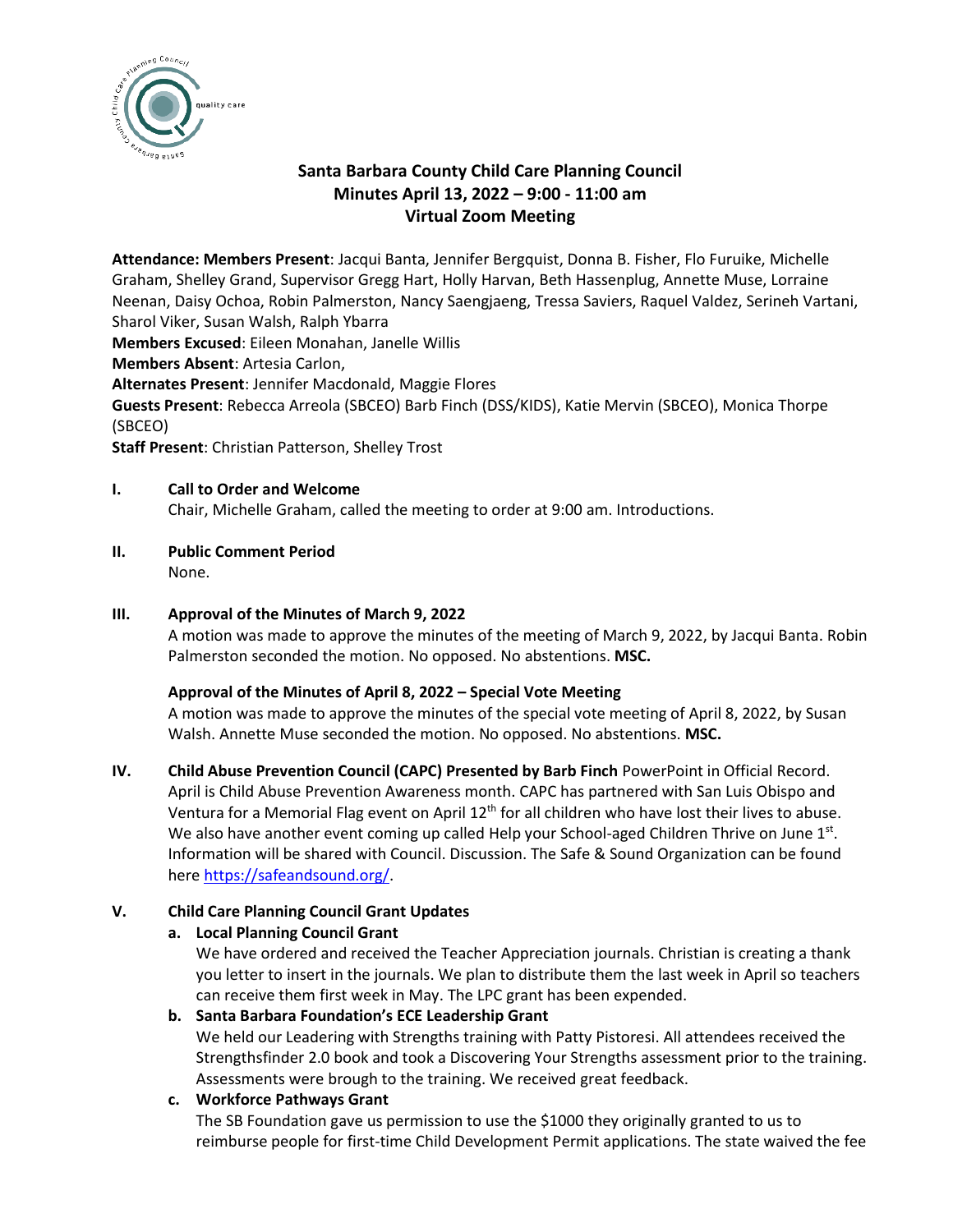

early in the year and there was no need for reimbursement. We will add this money to the stipend program for those that did receive their child development permit this year.

### **Supplemental First 5 SB Dual Language Learner Grant**

A balance of \$18,161 will be used for stipends in May/June.

### **VI. Brown Act (AB361) Review and discuss Brown Act Virtual Meeting Requirements**

- A. Review the Brown Act
- On March 4, 2020, Governor Newson declared a statewide emergency arising from COVID-19 pursuant to Government Code section 8625
- On September 16, 2021, Governor Newsom signed AB361 which amends the Brown Act to allow for governing boards to continue holding virtual meetings should there be:
- A State of Emergency
- Imminent risk to the health and safety of attendees
- Special vote/meetings must be held every 30 days or less prior to the next calendared meeting to reconsider whether the State of Emergency continues to directly impact the safety of members to meet in person
- A vote will be taken to reach a decision about whether to continue meeting virtually. Voting is for members only.
- B. Our next meeting is less than 30 days in advance. Do we meet in person or remain virtual for our next meeting on May  $11^{th}$ ?
- C. A motion was made by Robin Palmerston to hold the May  $11<sup>th</sup>$  meeting virtually. Donna B. Fisher seconded the motion. No opposed. No abstentions. **MSC**.

# **VII. Vote to Approve Applications for Membership**

- All but one existing member whose terms end in June 2022, have expressed the desire to remain on the Council for one more year. The list includes Donna B. Fisher, Flo Furuike, Holly Harvan, Susan Walsh, Shelley Grand, Annette Muse, and Raquel Valdez. Sharol Viker is retiring on June 30, 2022 and will no longer be living in Santa Barbara County. We thank Sharol for her years of service with Child Care Planning Council.
- One new membership application was submitted for review from Jennifer Macdonald who comes to us from CommUnify. She has attended council meetings for years and has been an alternate for Lorraine Neenan.
- We have not received a reply from Michelle Robertson from First 5 SB County yet as a replacement for Sharol Viker.

Donna B. Fisher made a motion to approve the new membership for the 2022-23 fiscal year. Jacqui Banta seconded the motion. No opposed. No abstentions. **MSC.** 

- **VIII.** Vote to Approve the Slate of Officers for 2022-23. Introduction of the new 2022-23 slate of officers.
	- Jacqui Banta has been nominated for Chair Elect moving from the Vice Chair position. She has been on council for several years and is the lead for the ICCAT Committee. Jacqui has been working for Children's Resource & Referral for over five years.
	- Jennifer Macdonald has been nominated for the Vice Chair position replacing Jacqui Banta's role. She is on Facilities Committee and has been a council alternate for Lorraine Neenan for several years. Jennifer works for CommUnify and comes with 30 years of experience in ECE.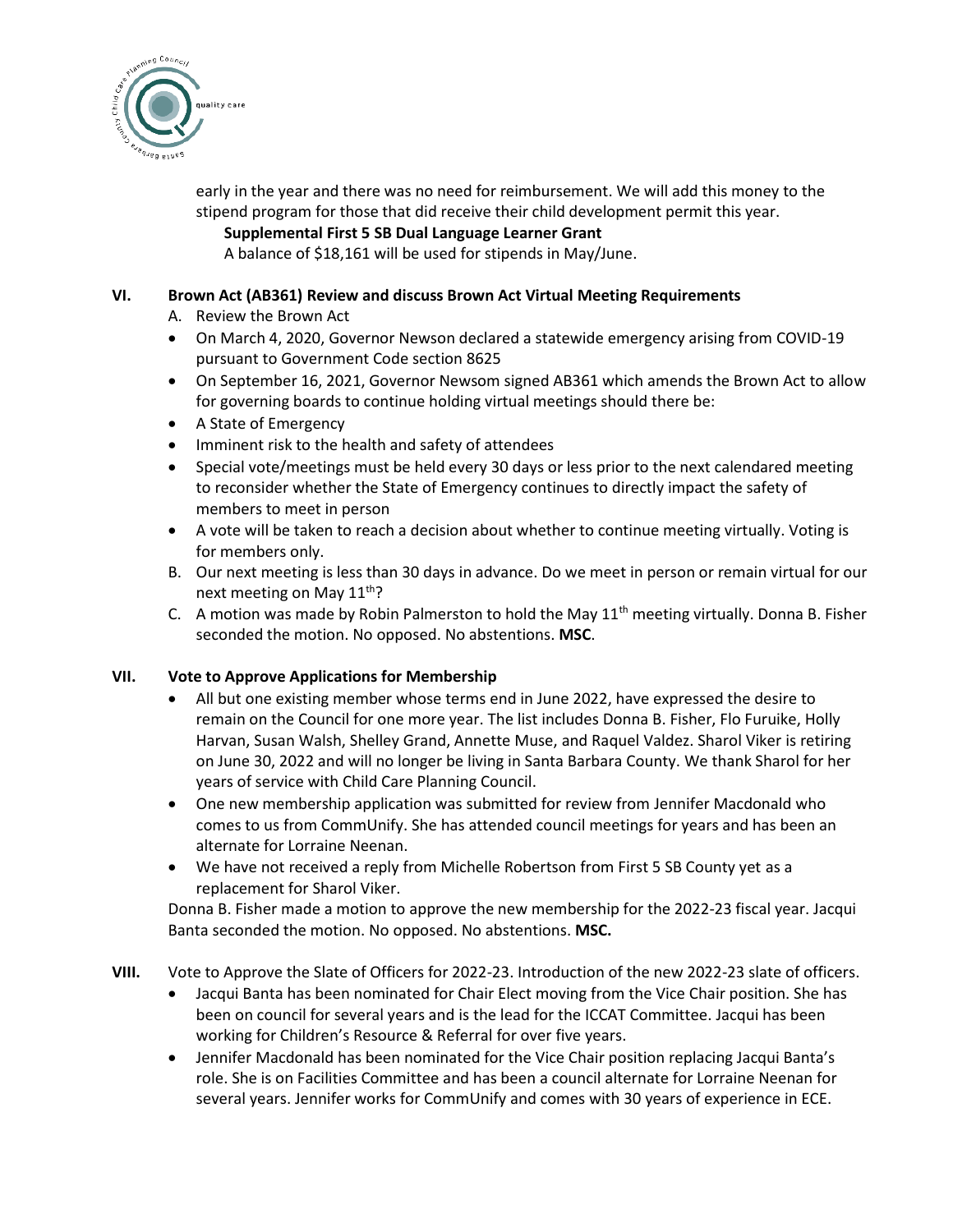

- Raquel Valdez will be stepping aside from the Secretary/Treasurer position but will remain on council. We thank Raquel for her years of service on the Steering Committee.
- Holly Harvan has been nominated for Secretary/Treasurer. She has been on council since 2020. She works in Inclusive Practices for Early Care and Education at SBCEO.

Lorraine made a motion to approve the slate of officers for the 2022-23 fiscal year. Robin Palmerston seconded the motion. No opposed. No abstentions. MSC.

#### **IX**. **Committee Updates**

#### **Needs Assessment/Strategic Plan Ad Hoc** – Lorraine Neenan/Jennifer Bergquist

Committee discussed the Needs Assessment and how we could improve our messaging. We need to engage the entire council on the Strategic Plan. We really need to prepare well for the retreat in September. When we do well in the retreat, we are set up to succeed for the entire year. We want to address quality accessible care in the community.

**COAT- Communications, Outreach, Advocacy Team** – Jacqui Banta said we are currently working on updating the Call-To-Action, goals, and outcomes for the county. Ethan Bertrand from the Board of Supervisor's office included the Week of the Young Child in their monthly newsletter.

**Facilities** – Beth Hassenplug talked about the lead testing. First Presbyterian is using this state testing. The facilities infrastructure grant has completed stage one. Applications have been submitted. We are working on stage two. We're looking for ways to support people with new construction. We are working with COAT to get out there and communicate with employers and leadership in our city to increase the number of childcare spaces.

#### **ICCAT - Inclusive Child Care Action Team** – Jacqui Banta

IEEEP continues to do the work for special needs and be over the team for the county. **WALDO** – Christian Patterson

WALDO discussed the new grant focused on supporting students continuing their education. The Workforce Pathways grant has been renewed for another year. We will review the teacher application and requirements for next year. We may make some changes to the categories.

#### **QCC Updates** – Katie Mervin

Katie sent out a survey to ECE workforce to see what type of training they are interested in. We are evaluating feedback as it is received. We are currently working on our training calendar for 2022-23. We will keep our eye on what the state is requiring from us.

#### **X. Coordinators Report**

Isla Vista Youth Projects connected Christian with Stuart Kasden from City Council. He is looking for information on Early Care and Education. We have invited Stuart to our upcoming meetings to help him with questions he may have.

Yolanda Medina Garcia from Starr King Parent Co-op is planning multiple events for Santa Barbara City College to do with ECE. The next seminar is behind held May  $6<sup>th</sup>$  from 1-6pm. We were able to offer a scholarship to help with payment for eight people.

On May  $14<sup>th</sup>$  we will be holding a job fair in partnership with CRR, QC, AHC, SB Foundation, CCPC. Use link to participate.<https://www.eventbrite.com/e/ece-job-fair-tickets-293318111367>